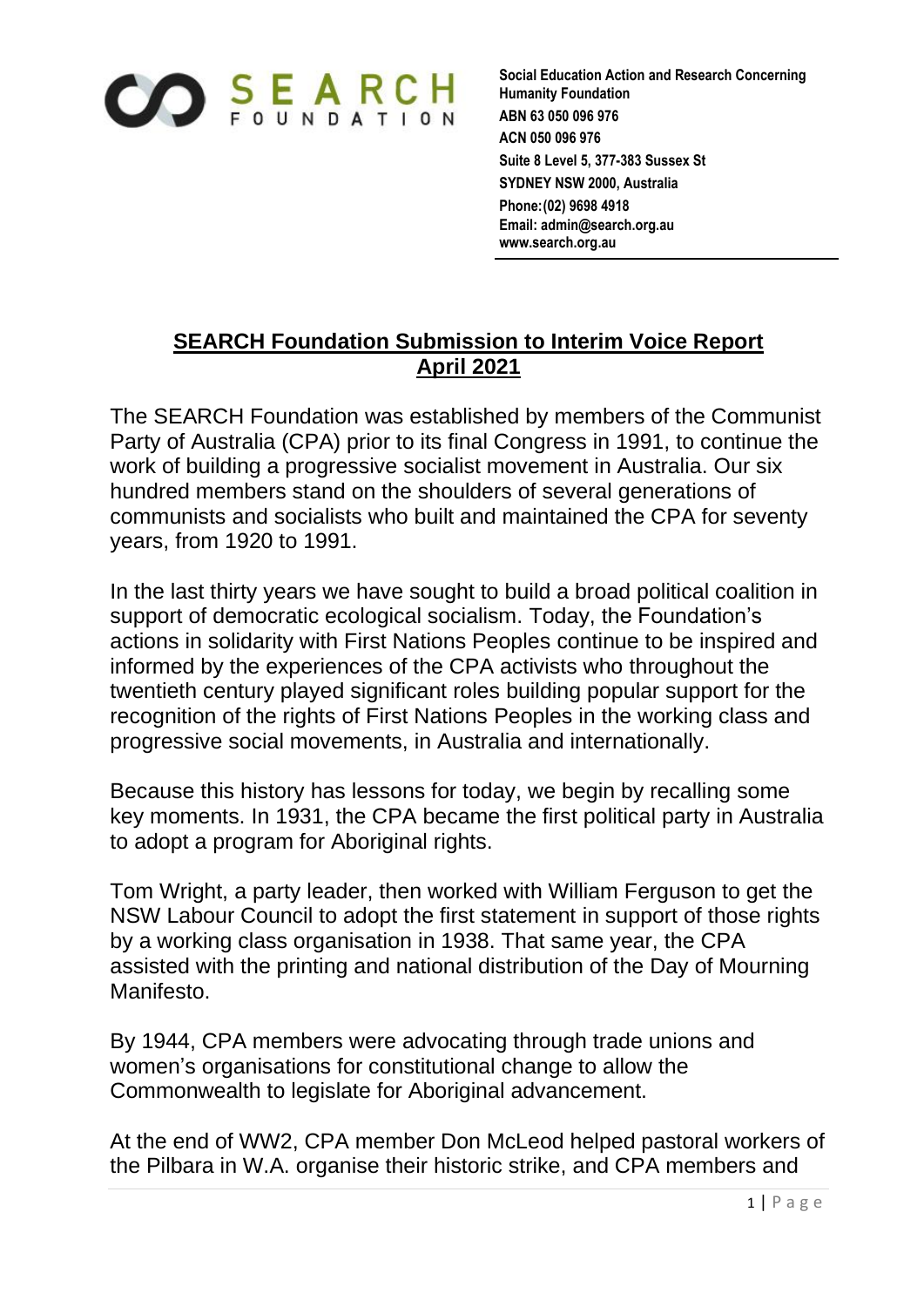the unions in which they had leadership roles mobilised in solidarity to secure their victory.

Shirley Andrews, a CPA member, was instrumental in establishing the Victorian Council for Aboriginal Rights in 1951, and the Federal Council for the Advancement of Aborigines (FCAA) in 1958.

Christian Jollie-Smith, a socialist-feminist lawyer and founding member of the CPA, helped draft the first petition for a change to the Constitution in 1957, and CPA members including several leading Aboriginal activists played key roles in the 10-year campaign which followed, ultimately resulting in the Yes vote in the 1967 Referendum.

Student communists were on the Freedom Ride buses which campaigned across NSW in 1965. Communists Frank Hardy and Brian Manning actively supported the Gurindji struggle in the NT in the late 1960s, mobilising members in unions and progressive organisations around the country to do likewise.

In 1972, CPA members in Sydney and Canberra helped the young activists of the emerging militant black power movement travel to Canberra to establish the Tent Embassy.

In Sydney, CPA-influenced unions actively supported Tranby College, the base from which the NSW Land Rights movement and the campaign against Black Deaths in Custody was coordinated. Party members also helped establish the Nuclear Free and Independent Pacific (NFIP) Movement, through which Indigenous issues gained a new regional prominence.

Elliott Johnston, the eminent lawyer and retired judge was one of the five Commissioners responsible for the Final Report of the Royal Commission into Aboriginal Deaths in Custody, and was for most of his life an active member of the party in South Australia<sup>1</sup>.

The lessons we take from this history which remain relevant today are:

- 1. Non-Indigenous Australians and their organisations have fought alongside Indigenous people for more than one hundred years;
- 2. These struggles teach us that institutional reform of the Australian capitalist state only occurs through the mobilisation of strong and active support from working class organisations and other progressive social movements;

<sup>1</sup> These and other events are recounted in *Comrades! Lives of Australian Communists* published by the SEARCH Foundation in 2020 in association with the Australian Society for the Study of Labour History.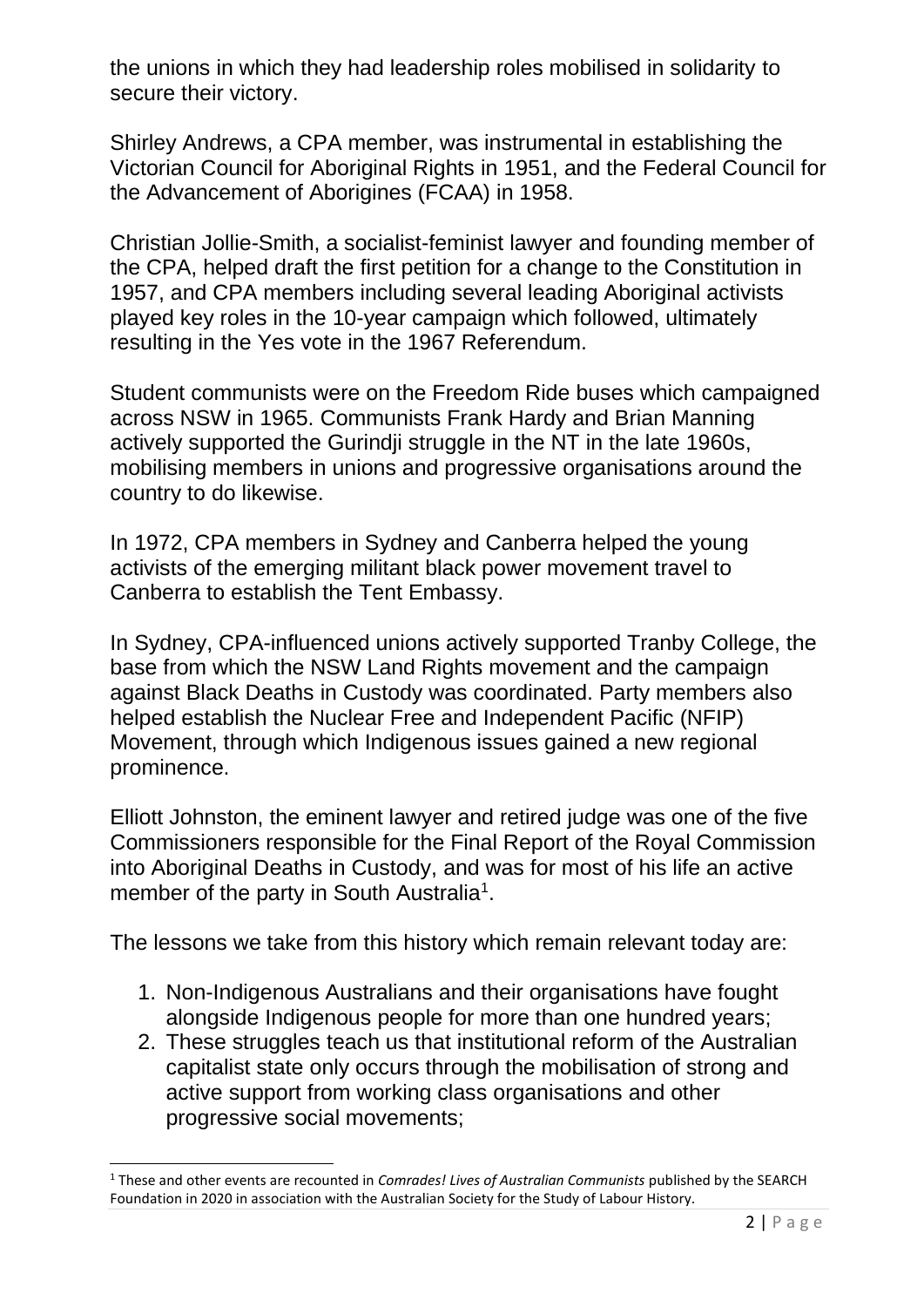- 3. No matter how strong the movement, the reform process is always in danger of being captured and taken over, and the original aims diverted or watered down by governments so as not to threaten the interests of the rich and powerful;
- 4. Ongoing mass action, mobilising the widest possible popular support, is crucial to sustaining the reform process;
- 5. Through a long and difficult history of movement building over one hundred years, the majority of Australia's citizens are finally realising the truth about the violent and racist foundations on which Australian society is built;
- 6. The time has arrived to move to the next stage, to decide that we, as a people, will no longer be party to the continuation of settler colonialist structures and attitudes that deny the fundamental rights of First Peoples.

The Uluru Statement from the Heart forms the most recent in a long line of statements of First Nations aspirations, going back to the 1938 Day of Morning Manifesto, and continuing through the first FCAA Program, the 1963 Yirrkala Bark Petition, the several petitions for the 1967 Referendum, the demands of the Tent Embassy in 1972, the 1988 Barunga Statement, the 1993 Eva Valley Statement, the 1998 Kalkaringi Statement and the 2008 Yirrkala Statement.

At each point in this history, the political demands and the mass mobilisation and action around them were the key factors in moving the formal institutions of the Australian state slowly and inexorably towards greater recognition of the pre-existing rights of First Nations Peoples, rights which have never been surrendered or ceded, but which still are denied.

The Foundation's response to the Interim Voice Report is based on this history of action and engagement. We welcome the fact that so much time, energy and hard work of institutional design has gone into the Report, but we cannot avoid naming a fundamental problem. The report is the product of a technical process, led not by an elected representative body of First Nations Peoples but by a series of government-appointed committees and their Commonwealth public service advisers. Moreover, in initiating and resourcing this process, the Minister for Indigenous Australians specifically excluded his appointees and public servants from considering the most fundamental point in the Uluru Statement from the Heart, the demand for a First Nations Voice to Parliament to be enshrined in the Australian Constitution.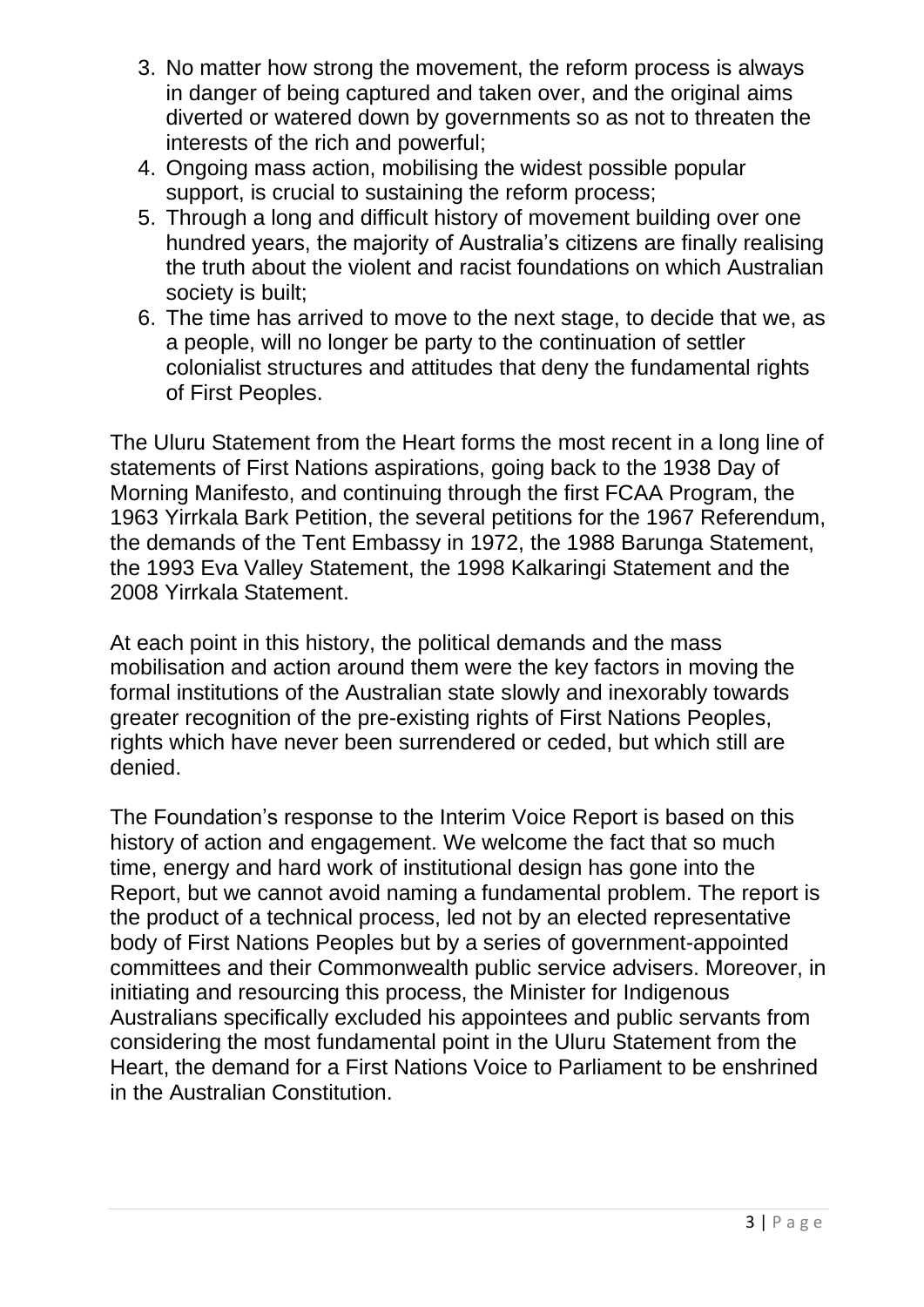The politics of this deserve to be exposed. The Minister and those he appointed are operating in an environment in which the Liberal National Coalition government is deeply divided on the question of the Voice.

Reactionary elements within the Coalition parties want to stop the movement for Constitutional reform from gaining further momentum, and the government has tried to manage the Co-design process in a way which concedes to those forces.

A glaring example of the politics underlying the process is the total absence within the various co-design committees of any representation from the workers' movement. Indeed, there is not one reference in the 239 pages of the Interim Report to trade unions.

While we applaud the proposal for gender balance, and for adequate representation from young people and people with disabilities, the vast majority of First Nations people are in the ranks of workers and the unemployed, and have always relied on trade unions and workers' organisations to defend their interests. Historically, we know, trade unions have been crucial to the success of First Nations struggles. The only reason they have been excluded from consideration in the co-design process is the ideological opposition of the Coalition parties.

We do not reject or dismiss the work that has gone into the co-design process. We acknowledge that the Interim Report canvassed many of the important issues which need to be addressed in the future. But enough is enough. The process must now be taken out of the hands of the few, and given back to the popular movements for change.

SEARCH members oppose any attempt to legislate a weakened Voice to government and parliament, in the place of a Constitutionally-enshrined Voice to Parliament. We demand that all political parties in the current parliament come together now, and legislate for a referendum to be held in the next parliamentary term.

The movement in support of First Nations Peoples' rights, of which we are proud to be a part, will campaign for a Yes vote in a referendum to change the Constitution, and we will win. And once this has happened, the final work can begin on the design of the Voice, in the full knowledge that the majority of Australians support it, and that those who still seek to oppose it have been defeated. Moreover, once a Constitutionally-enshrined Voice has been legislated, and the first group of representatives elected, it should have the legitimacy, independence and the resources needed to consult and take advice from whomever it chooses to, rather than the process remaining in the control of the government and its employees and appointees.